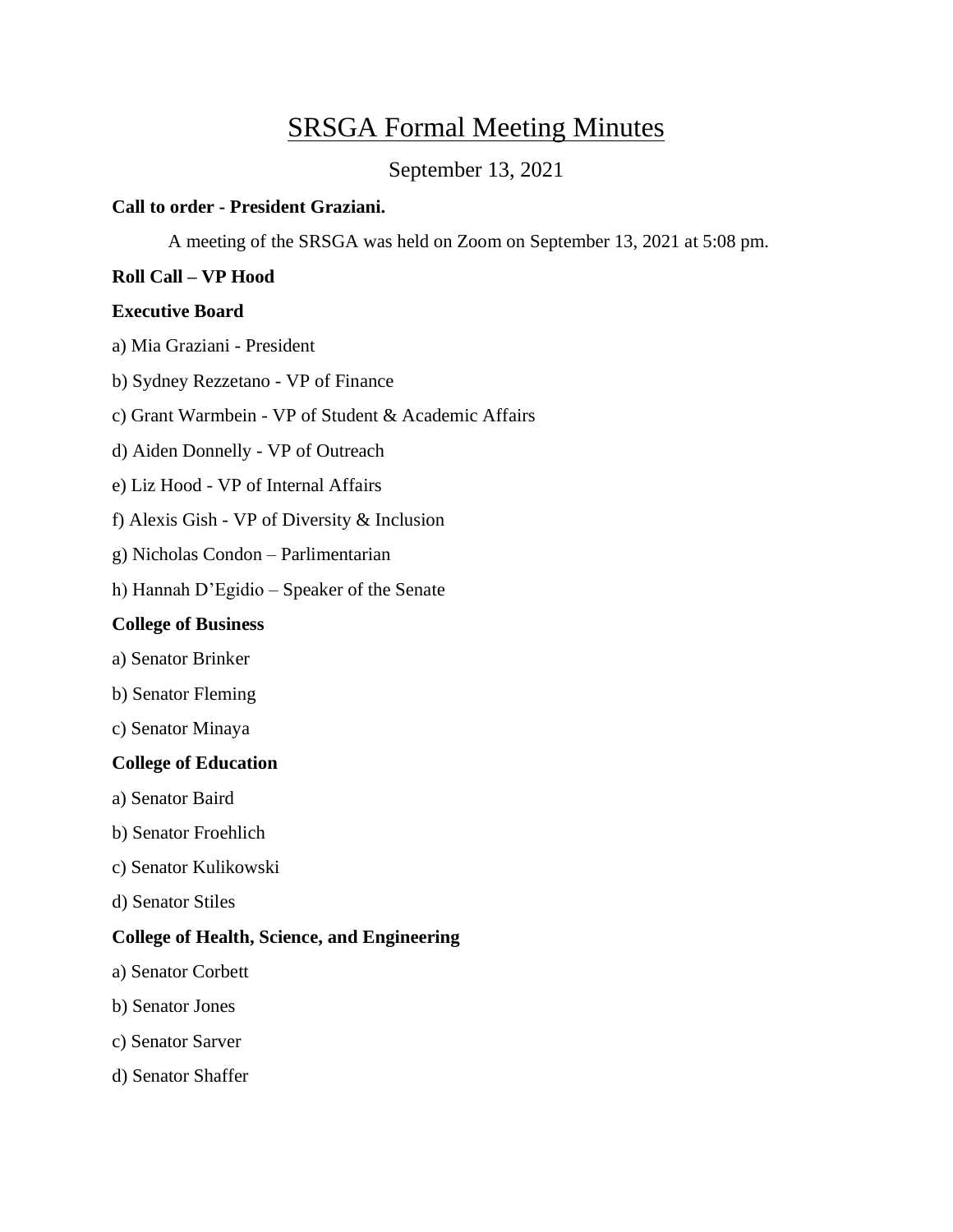# **College of Liberal Arts**

- a) Senator Brock
- b) Senator D'Egidio
- c) Senator Shiller
- d) Senator Warren

# **Transfer**

a) Senator Smith

# **Veteran**

a) Senator Torpey

# **Graduate**

a) Senator Dang

b) Senator Draksler

# **At-Large**

- a) Senator Caruso
- b) Senator Covey
- c) Senator Moore
- d) Senator Tortorea

### **Advisors**

- a.) Dr. Lauren Moran
- b.) Wendy Leitera

c.) Dr. David Kershaw

# **Apscuf Representative(s)**

- a.) Tricia Bishop
- b.) Dr. Eric Bieniek
- Absent: Dr. Beinbiek
- Senator Minaya

Excused: Speaker D'Egidio

Senator Kulikowski

Guest Speakers: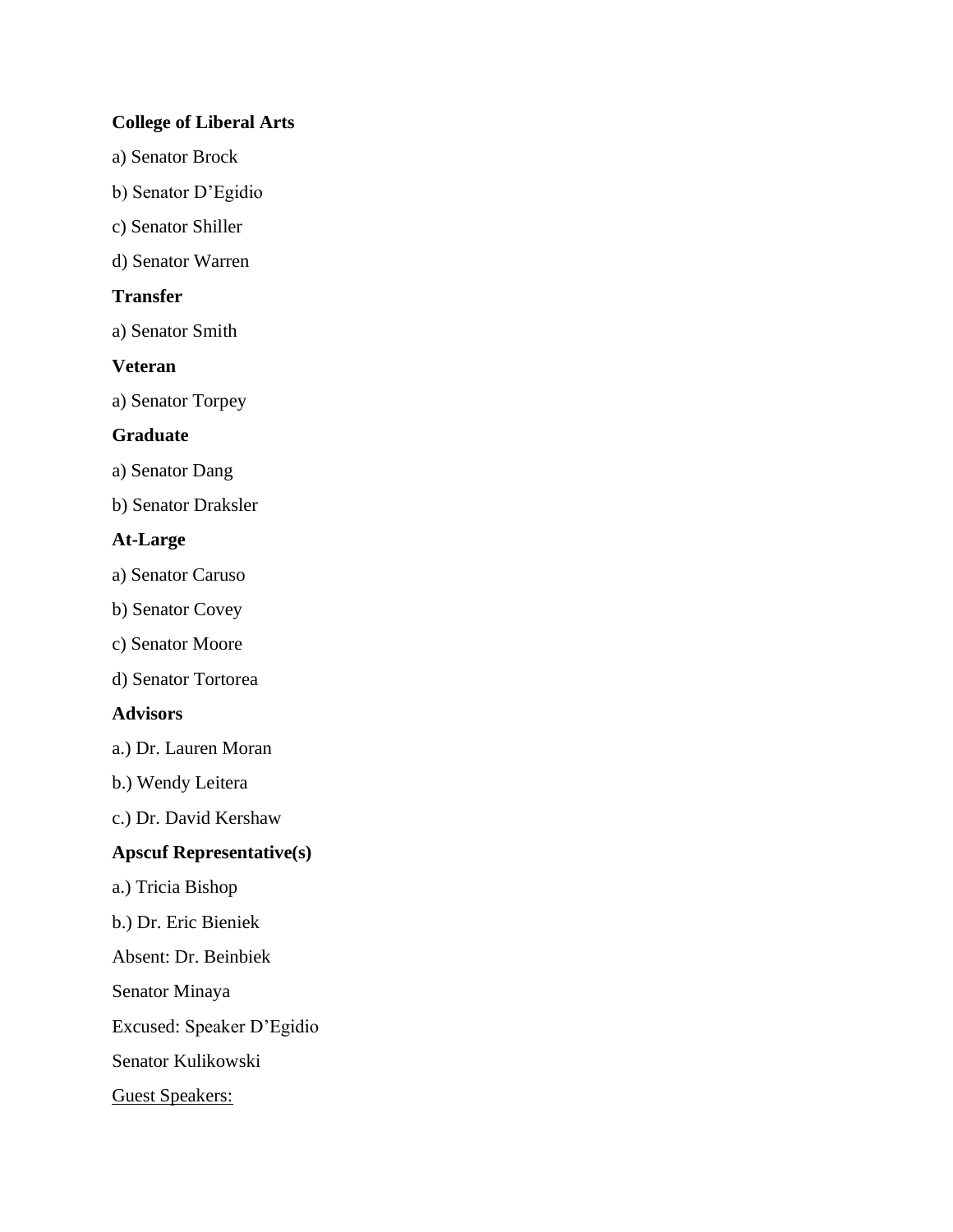Officer/Committee Reports:

### **President Graziani:**

Welcome Sydney! Thank You! Moment of silence for Hunter Whitney. Email [mlg1028@sru.edu](mailto:mlg1028@sru.edu) Office hours: Tues & Thur 1:30-6pm and by appointment **VP Warmbein:**

SAA Committee Meetings: Thursday's @ 3:30 in SSC 325 Office hours: Mon: 2-4, Tu: 2:30-5, Wed:2-5, Thurs: 2-3:30 & 4:30-5, and Friday 12-1 (virtual) Email: [gjw1004@sru.edu](mailto:gjw1004@sru.edu) Phone Number: 412-722-3448 Student Life Survey (SLS) news SLS: September 27th-October 8<sup>th</sup> Discount code for bookstore if you take the SLS. Park anywhere passes and giftcards as well. Come support the SRSGA SKYKATS AT 8 AND 9 TONIGHT! (IM FIELDS BEHIND BUILDING F) **VP Rezzetano:**

Hello Everyone! Committee Meetings are currently Tuesdays at 4pm in SSC 246 Office Hours are by appointment Conference Grant Application will be open by tomorrow morning (9/14) Office hours are by appointment Email: [slr1021@sru.edu](mailto:slr1021@sru.edu) Phone: 717-860-2224 **VP Donnelly:**

Welcome everyone! Committee meetings will be held Mondays after meetings in room 325 in the SSC Office Hours will be Tu/Th 7pm-8pm Email[:Ard1022@sru.edu](mailto:Ard1022@sru.edu) Phone: 603-568-5154 Come support the SRSGA SKYKATS AT 8 AND 9 TONIGHT! (IM FIELDS BEHIND BUILDING F) **VP Hood:**

Hi friends! First bonding event is this Thursday the  $16<sup>th</sup>$  at the Building F fire pit at 7:30 pm! 2nd Home Game this Saturday @ 6 pm Committee meeting in the Suite on Wednesdays @ 4:15 pm Office Hours: M-F by appointment Email: [erh1010@sru.edu](mailto:erh1010@sru.edu) Phone: (724) 766-3249 As always, GO ROCK **VP Gish:**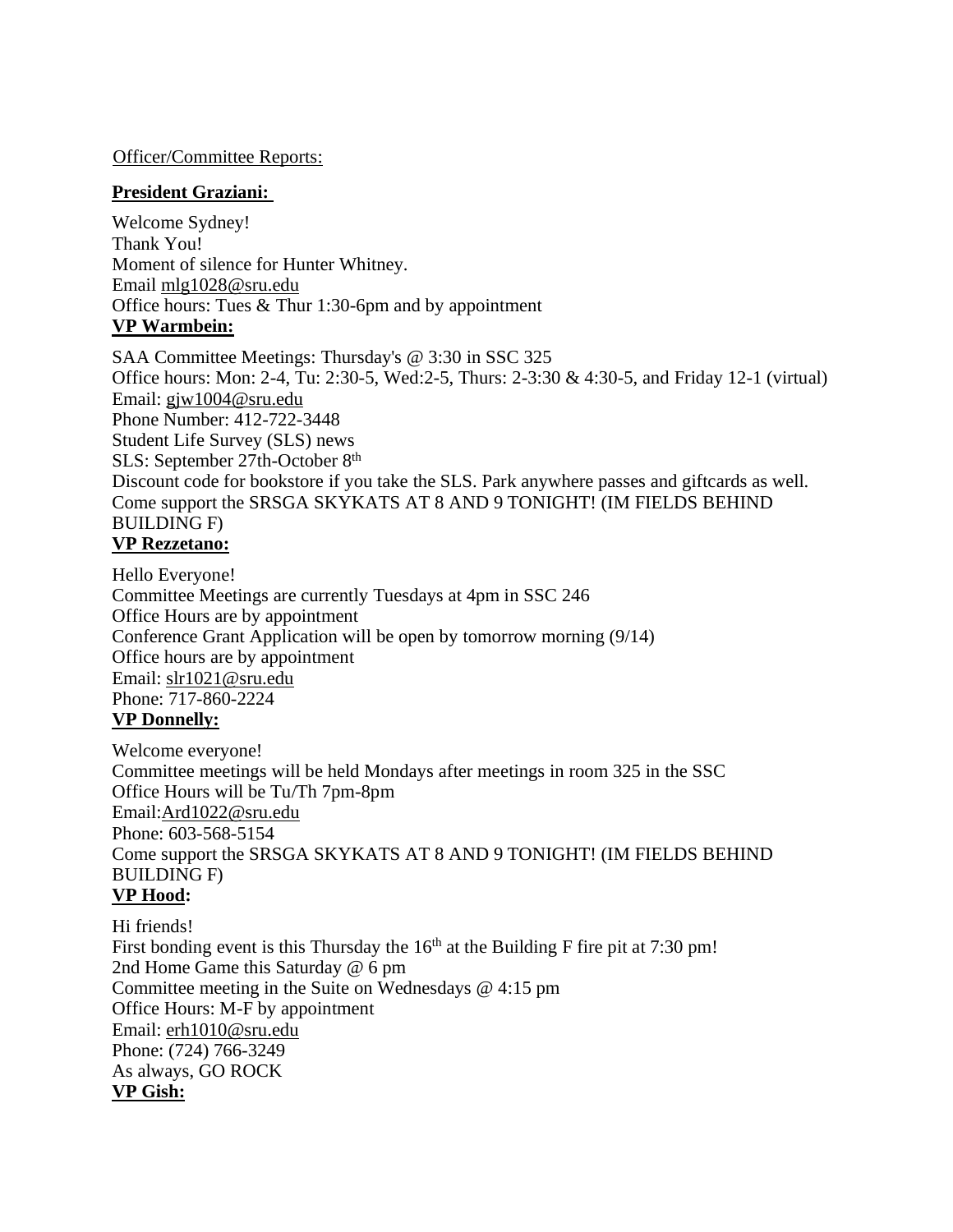Committee!! 6:30 Tuesdays Women's Center! Email: Ang101[2@sru.edu](mailto:Ard1022@sru.edu) Phone: 724-614-0334 CDO Search Committee **Parliamentarian Condon:**

Began meeting with Student Clubs and Organizations to bring them to Senate. For all the new Senators; consider joining my committee! Committee Meets: Tuesdays at 5:30pm in SSC 325 Office Hours: Mondays from 2-5pm, Thursdays from 11am-2pm Email: ndc1008@sru.edu Phone: (724) 409 7364

# **Speaker D'Egidio:**

Themes for informals? Something you want to learn about? Club/event suggestions Office Units As Speaker, my biggest duty is to the senators. If you have any questions, concerns, or suggestions regarding SGA, please feel free to reach out. [hmd1009@sru.edu](mailto:hmd1009@sru.edu) 724-777-6233 QR Code for accessibility Commission Reports:

**President Graziani** – Any commission reports?

**Senator Froehlich** – I went to GISO this past Thursday. There's events in October on CORE. SRU gained info on how 3.5/5 on how LQBTQ+ friendly the campus is. Friends of GISO, get recognition for individuals, group, and organizations.

**VP Gish** – PCRED is looking for more student representatives. Reach out to me if you'd love to sit on there with me.

Rock of the Week:

**President Graziani** – ROCK of the Week this week is a senator who's gone above and beyond.

Madison Moore!

**Parliamentarian Condon**: Madison Moore has gone above and beyond in my committee.

Open Forum:

**VP Warmbein** – I forgot to include my report that the senators could take the SLS on Core. If there's any mistakes, you can put in the short answer section, so I can make changes before committee.

Old Business: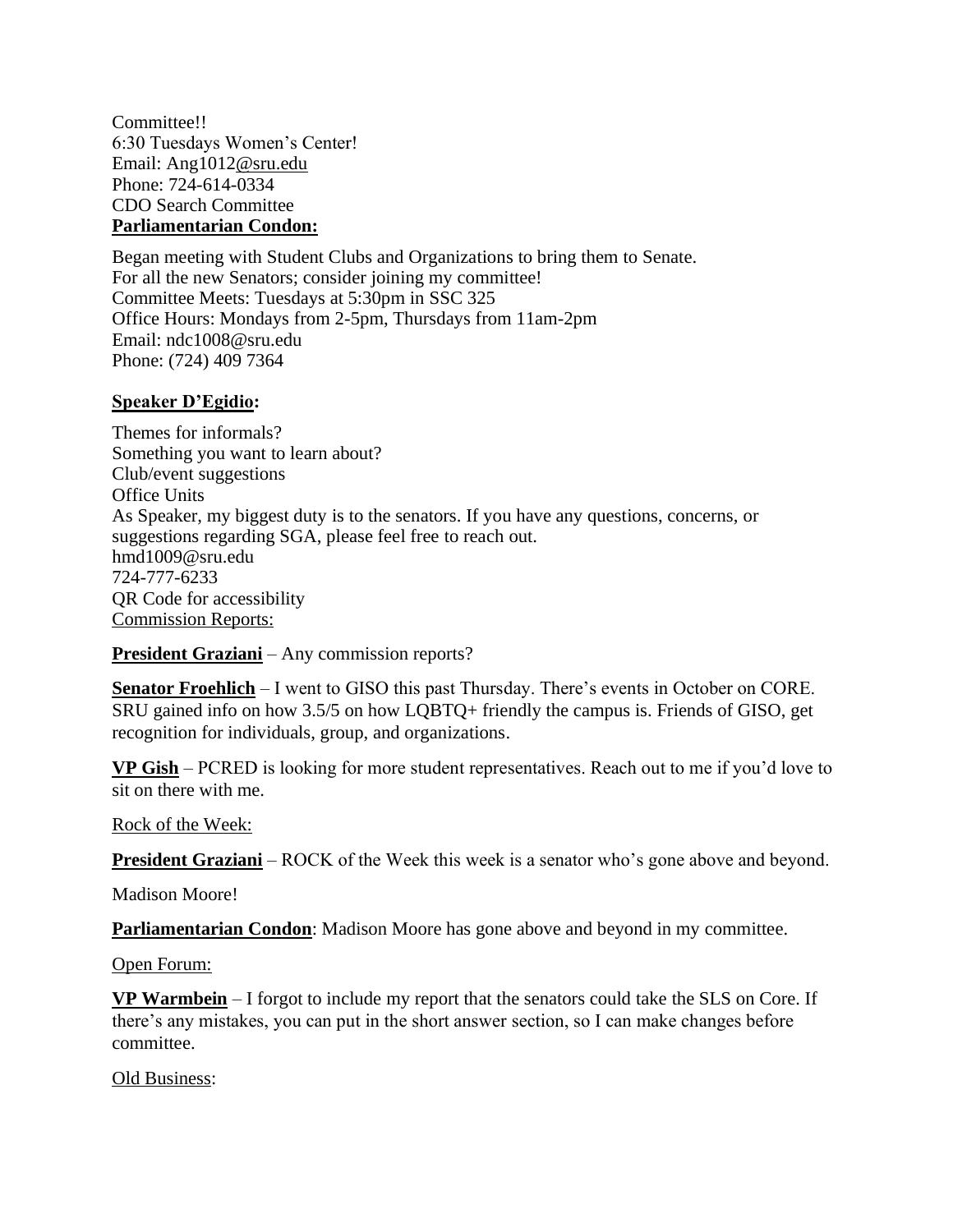New Business:

Motion #1: I move to approve the minutes from the August  $30<sup>th</sup>$  Formal Meeting.

First – Senator Froehlich

Second – Senator Brock

**President Graziani** – VP Hood was able to send out the previous minutes last night. Any questions for debate in discussion?

Motion passes!

Motion #2: I move to renew the stipends for the 2021-2022 school year.

First – Senator Fleming

Second – Senator Corbett

**VP Rezzetano** – Proposal is to keep stipends at 100% and give the finance committee more time to go over stipends.

**Senator Brock** – My concern is that if there are other thoughts about cutting it back for 75% or 80%.

**VP Rezzetano** - The best things would be to keep it this year, so we can look into it further. Our goal is to restructure. One year won't kill us. We'd like to go with the best possible option.

**Senator Warren** – On the sheet in front of me, in regards to, our stipends, is the vending expense what we're making up for?

**Wendy Leitera** – When you're looking at the budget, vending expense is what you pay for the utilities on all of the vending machines. The 3 year reserve is the total of the budget.

**Parliamentarian Condon** – Outside questions are only for open forum

**Senator Stiles** – I have a question, can someone from the audience speak on behalf of the question?

**Parliamentarian Condon** – You cannot refer to someone off of SGA.

**Senator Froehlich** – I trust Sydney and the finance committee's proposal. While we don't know the vending revenue, I feel like it'll increase a little bit. The 100% will make everyone happy in the long run.

**Parliamentarian Condon** – If you all wanted to have comments from the crowd, you can return to open forum. The proper motion would be to return to open forum to have others speak on the motion, and suspend the stipend motion until after the open forum. You can amend the motion to fund stipends at \$82,955.

**Senator Stiles** – I move to postpone this motion until after open forum.

Second – VP Gish

Senator Stiles – I wanted to give anyone from the crowd the opportunity to speak on the motion.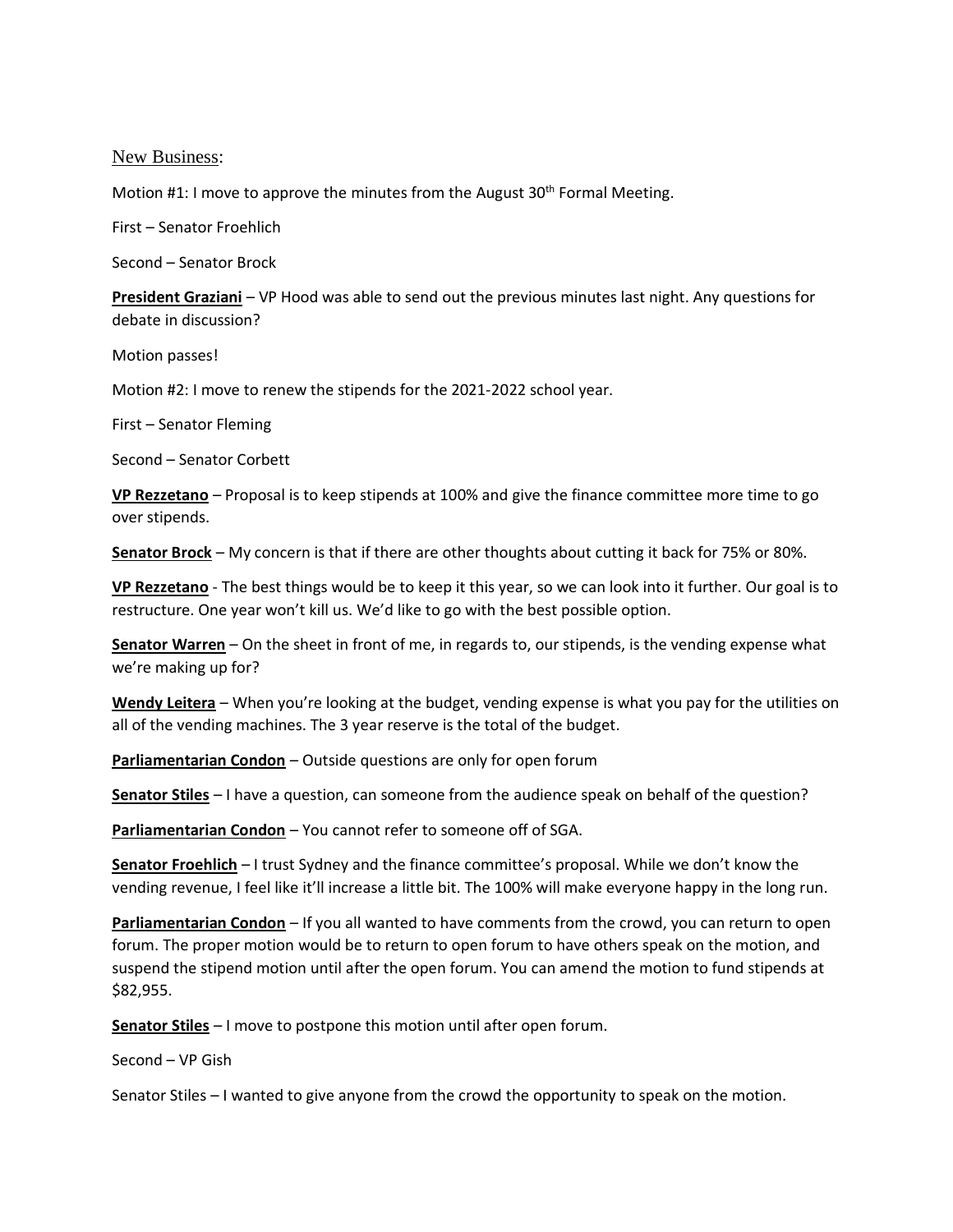#### Debate and Discussion

**VP Gish** – I think that we should move back to open forum to give crowd members an opportunity to speak on the motion.

Motion to postpone motion passes!

**VP Gish** – I move to return to open forum

Second – VP Donnelly

**VP Gish** – I'm doing this to talk about the motion.

Motion to return to open forum passes!

#### Open forum

**Amy Meyers (UPB**) – I just wanted to say that the previous motion to pass the stipends, on behalf of UPB, we're appreciative of VP Rezzetano's decision and finance committees decision to keep the stipends. The timing of the previous motion in May 2021 was very shocking. We just wanted to say that we're very appreciative of the current motion to pass the motion.

**Amanda Reilly (UPB)** – I wanted to say thank you to Sydney and SRSGA for reconsidering the motion. Without the stipend, I wouldn't be able to hold my position currently. We were able to have a successful Pirates game on Friday. Thank you for allowing me to have that opportunity.

Motion #3: I move to amend the motion to renew the stipends for the 2021-2022 school year funded at \$82,955.

First – VP Gish

Second – VP Shiller

**VP Gish** – I think this was a good amendment to have for transparency reasons.

Motion to amend the stipend motion to be funded at \$82,955 passes!

Motion #4: I move to renew the stipends for the 2021-2022 school year funded at \$82,955.

Abstentions – VP Donnelly, VP Warmbein, VP Gish, VP Rezzetano, and VP Hood

Motion passes!

Motion #4: I move suspend the rules and fill senator vacancies through ballot.

First – Senator Brock

Second – Senator Jones

**Parliamentarian Condon** – We're suspending the rules so the person with the highest amount of votes will get the position.

Motion passes!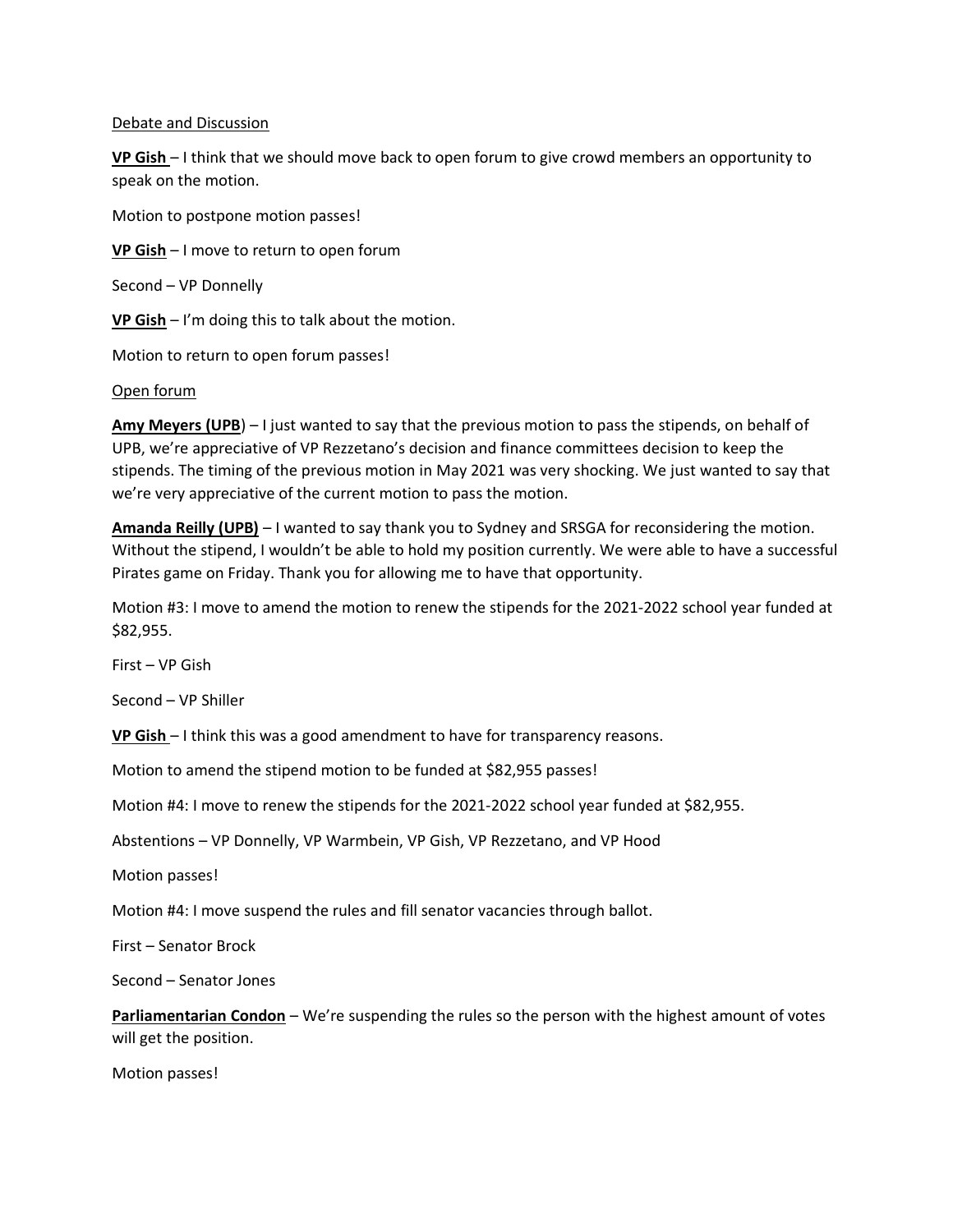**VP Hood** – Hannah Minor does not want to be a part of the organization anymore, so please cross out her name.

**President Graziani** – New people you can introduce yourself up at the podium.

**Lindsey Dugan** – I'm currently a freshman. I am not too familiar with the terms and procedures. My high school did not have a student council. Our communication was very bad. I took on quite a few leadership positions in high school. I wanted to thank everyone for having me.

**President Graziani** – Madison Fitzgerald was not able to make it tonight, but her speech is in front of you.

**Nikole Husnick** – Hi I'm Nikole Husnick. I was a part of a lot of clubs in my high school. Our student government was not very formal as this one. I'm a part of the honors college. I really want to be a part of student government so I can make a lot out of my SRU experience. I'm learning how to communicate better with people. I felt like student government was a good way to start.

**Rose Resnick** – My passion has always been helping people. I want to be a part of student government to help others. I always put a lot of effort into everything that I do. I'm excited to be working with you

**Austin Burchell** – I'm a member of the honors college, law society, and club tennis. I was a junior and senior class treasurer in high school. I was involved in a bunch of clubs. I want to run for congress, so I think this would be a great experience.

**Janessa Hayward** – I have a passion for helping people and being a voice for people. I was involved in a lot of clubs in high school. Now I am a part of college dress relief. Even though I have a busy schedule, I'm fully dedicated to being a part of the senate and being the voice for people.

**Mercedes Nearhood** – I was involved in student government in high school. I have some experience with the voting aspect. I learned a lot in student government. A lot of responsibilities, respect, and how to have a voice. I am a desk attendant in Rhoades.

**Easton Sones** – I have skills that would be good for student government. I work in the nursing home side of the hospital. It helps with my communication side of things.

Rebecca George - I was in student government from 7<sup>th</sup> - 9<sup>th</sup> grade. In my technology school, I was in National Honors Society. I was the secretary for two years. I feel like I'd be good for student government, because I like being a part of the leadership group.

**Mikel Battles** – I run Vision Attire for 5 years now. I'm self-employed. I make pop, hip hop, and R&B music. I really wanted to get connected with the committee and have a voice.

**President Graziani** – We are going to have a 5-10 minute recess.

So moved – Senator Baird

Second – Senator Brinker

Motion passes!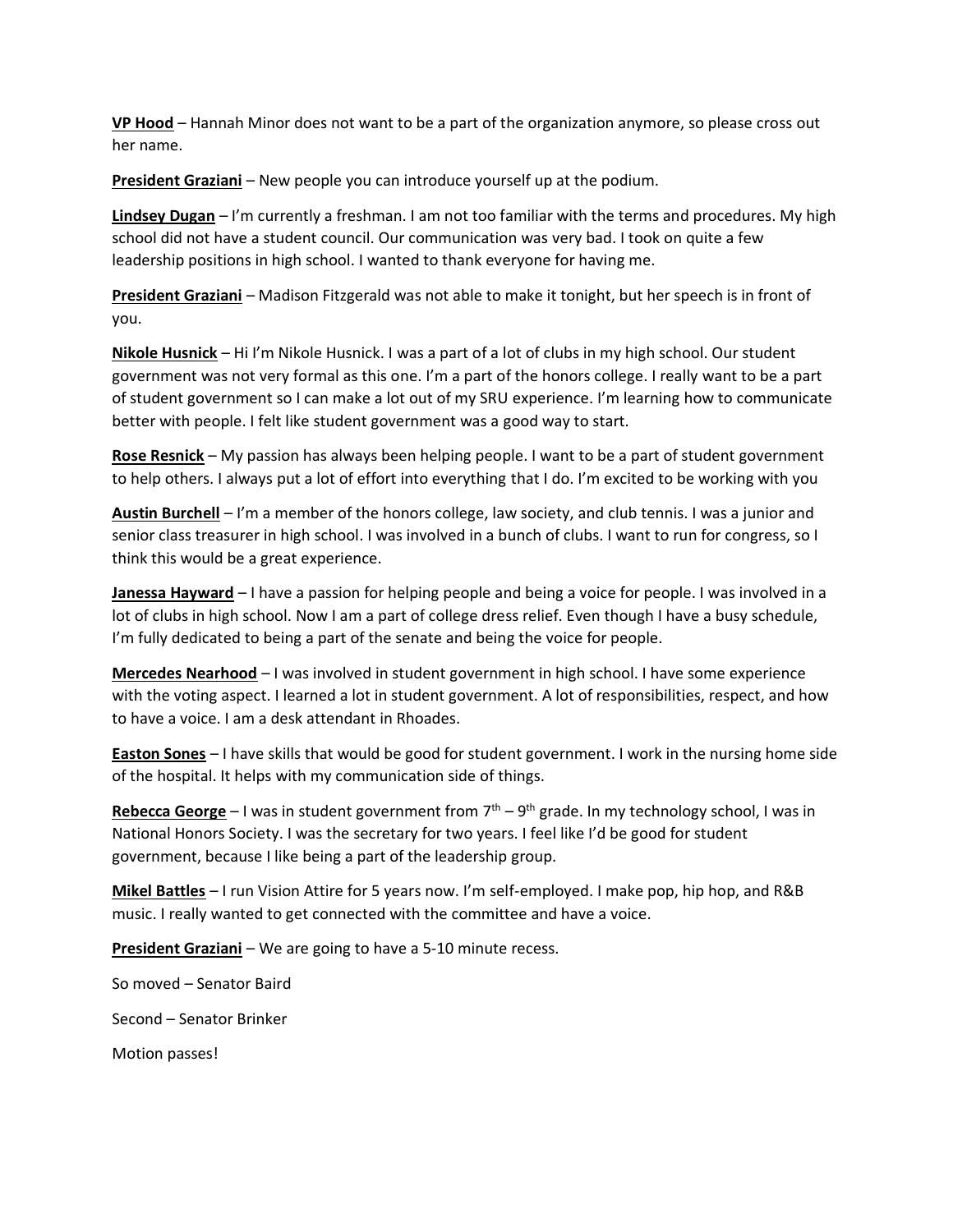#### **Recess**

Role Call

Absent: Senator Minaya

Dr. Beinbiek

- Excused: Senator Dang
- Senator Draksler
- Senator Kulikowski
- Speaker D'Egidio
- Senator Shiller
- Senator Caruso
- Dr. David Kershaw

Motion #4: I move to confirm the following senators

- First VP Hood
- Second VP Rezzetano
- Ballot results –
- Freshman Senators:
- Lindsey Dugan
- Nikole Husnick
- Janessa Hayward
- Austin Burchell
- Residence Hall Senators:
- Madison Fitzgerald
- Easton Sones
- Commuter Senator Rose Resnick
- Business Senator Mikel Battles
- At-Large Senators:
- Rebecca George